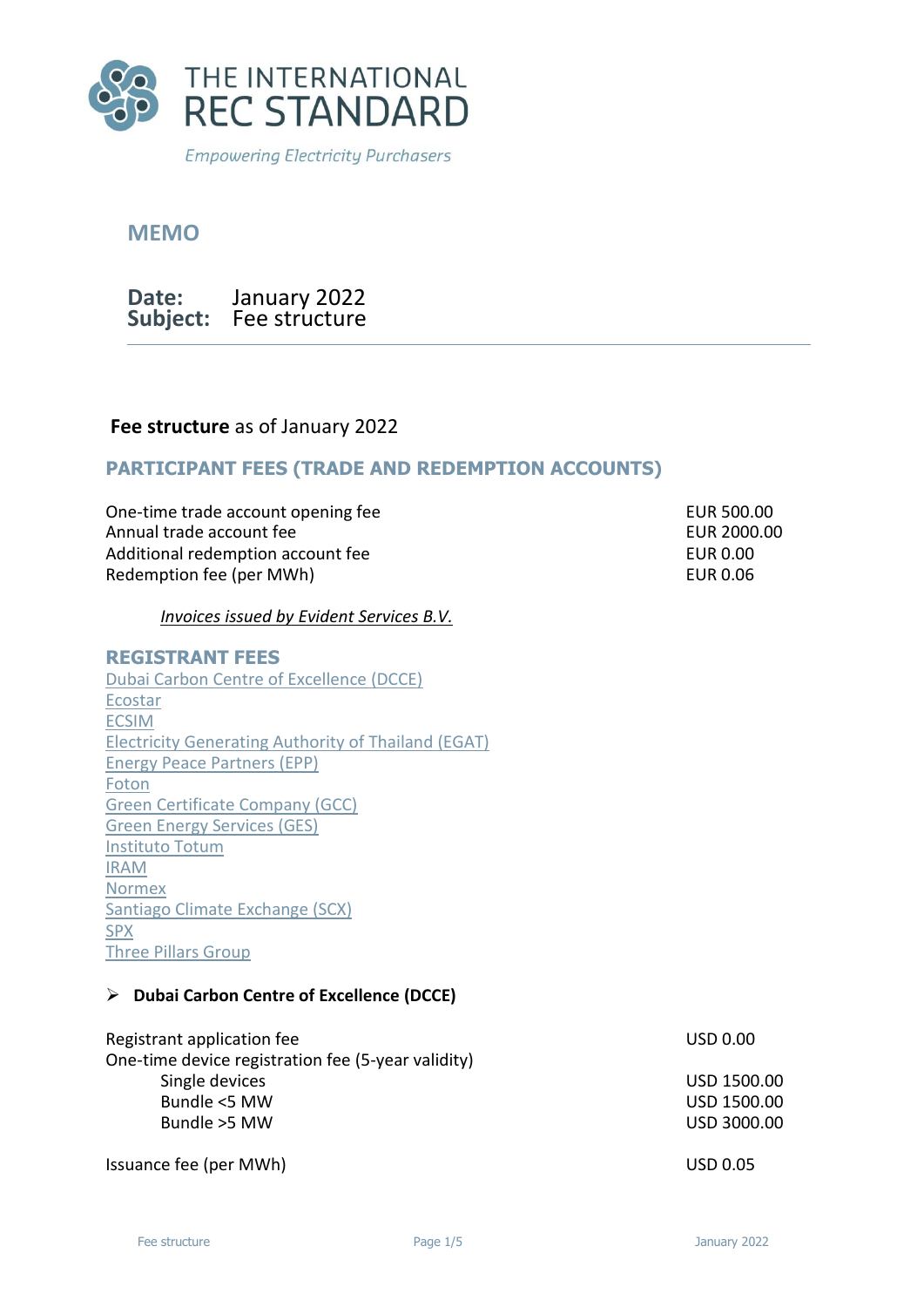

# *Invoices issued by Dubai Carbon Centre of Excellence*

# <span id="page-1-0"></span>➢ **Ecostar Energy Solutions**

| Registrant application fee                         | <b>EUR 0.00</b>     |
|----------------------------------------------------|---------------------|
| One-time device registration fee (5-year validity) | EUR 1000.00         |
| One-time device registration fee (<3MW)            | <b>EUR 500.00</b>   |
| One-time device registration fee (<1MW)            | EUR 100.00          |
| One-time device registration fee (<250kW)          | EUR 0.00*           |
| Device renewal fee after 5-year validity           | 40% of registr. fee |
| Issuance fee (per MWh)                             | EUR 0.025           |
| Issuance fee for self-consumption (per MWh)        | EUR 0.035           |

\*no cost with direct access to digital meter readings, provided via API or similar data service

### *Invoices issued by Ecostar Energy Solutions*

### ➢ **ECSIM**

<span id="page-1-2"></span><span id="page-1-1"></span>

| Registrant application fee                                                                                                                   | <b>USD 0.00</b>  |
|----------------------------------------------------------------------------------------------------------------------------------------------|------------------|
| One-time device registration fee (5-year validity)                                                                                           |                  |
| $> 3$ MW                                                                                                                                     | USD 1130.00      |
| $<$ 3 MW                                                                                                                                     | <b>USD 500</b>   |
| $< 1.5$ MW                                                                                                                                   | <b>USD 100</b>   |
| < 250 kWp                                                                                                                                    | $USD 0*$         |
| Issuance fee (per MWh)                                                                                                                       | <b>USD 0.023</b> |
| *no cost with direct access to digital meter readings, provided via API or similar data service<br><b>Invoices issued by Fundación ECSIM</b> |                  |
| $\triangleright$ Electricity Generating Authority of Thailand (EGAT)                                                                         |                  |
| Registrant application fee                                                                                                                   | <b>THB 0.00</b>  |
| One-time device registration fee (5-year validity)                                                                                           | THB 38,000.00    |
| Device renewal fee after 5-year validity                                                                                                     | THB 15,200.00    |
| Issuance fee (per MWh)                                                                                                                       | THB 0.95         |
| Issuance fee for self-consumption (per MWh)                                                                                                  | THB 1.33         |
| <b>Invoices issued by EGAT</b>                                                                                                               |                  |
| $\triangleright$ Energy Peace Partners (EPP)                                                                                                 |                  |
| Registrant application fee                                                                                                                   | <b>USD 0.00</b>  |
| One-time device registration fee (5-year validity)                                                                                           |                  |
| Single devices <5 MW                                                                                                                         | USD 1000.00      |
| Single devices >5 MW                                                                                                                         | USD 3000.00      |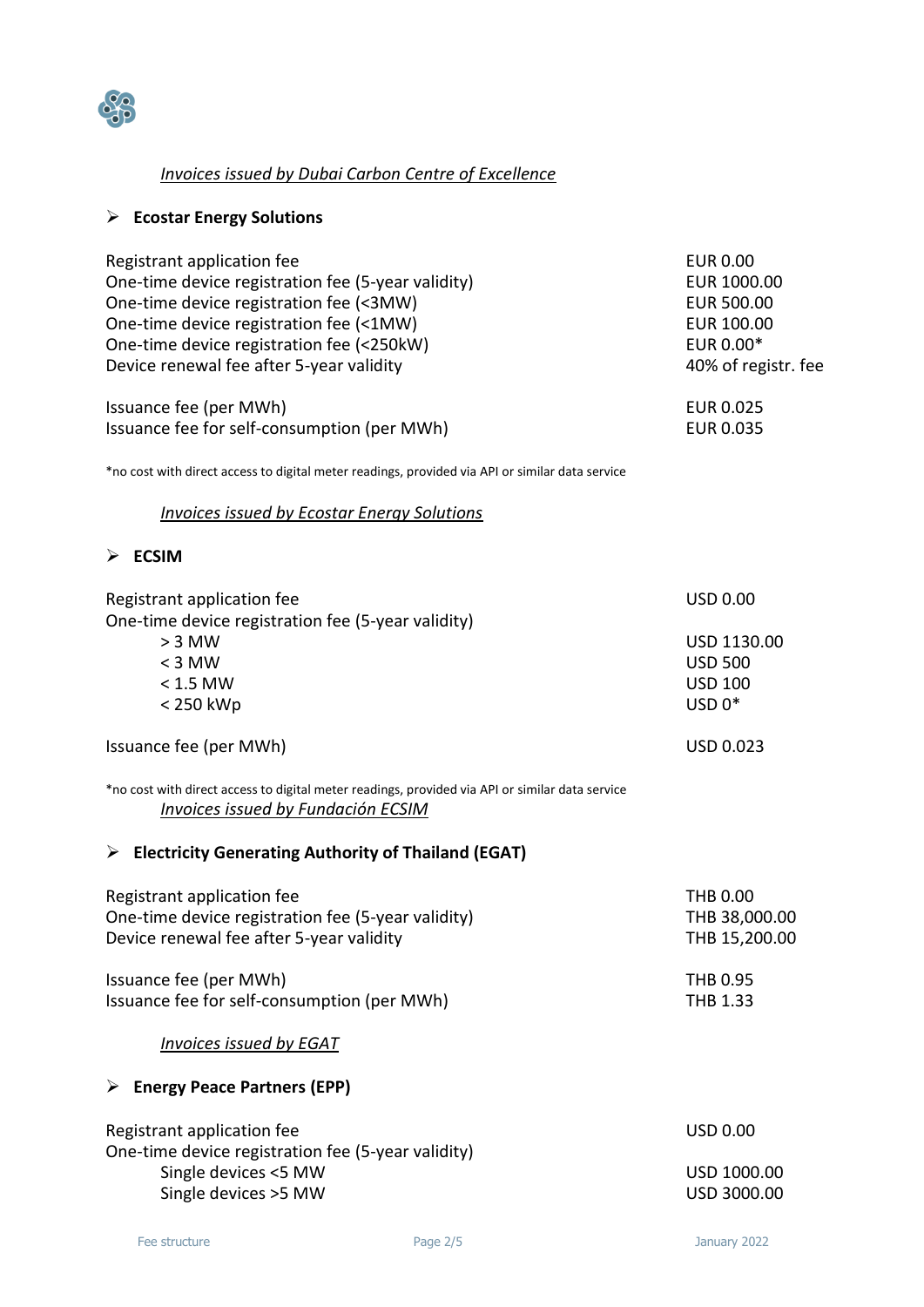

<span id="page-2-1"></span><span id="page-2-0"></span>

| Bundle devices > 5MW                                                                                                                                                                                                                                            | USD 3000.00                                                                                           |
|-----------------------------------------------------------------------------------------------------------------------------------------------------------------------------------------------------------------------------------------------------------------|-------------------------------------------------------------------------------------------------------|
| Issuance fee (per MWh)                                                                                                                                                                                                                                          | <b>USD 0.040</b>                                                                                      |
| Invoices issued by EPP                                                                                                                                                                                                                                          |                                                                                                       |
| $\triangleright$ Foton                                                                                                                                                                                                                                          |                                                                                                       |
| Registrant application fee<br>One-time device registration fee (5-year validity)<br><b>Licensed Device</b><br>Unlicensed Solar Group <5 MW                                                                                                                      | <b>TRY 0.00</b><br>TRY 15,000<br>TRY 7,500                                                            |
| Unlicensed Device Individual <1MW<br>Unlicensed Device Individual <250kW                                                                                                                                                                                        | TRY 1,500<br>Free                                                                                     |
| Issuance fee (per MWh)<br>Platform Redemption fee (per MWh)<br>Self-redemption fee (per MWh)                                                                                                                                                                    | TRY 0.375<br><b>EUR 0.08</b><br><b>EUR 0.02</b>                                                       |
| <b>Invoices issued by Foton</b><br>$\triangleright$ Green Certificate Company (GCC)                                                                                                                                                                             |                                                                                                       |
|                                                                                                                                                                                                                                                                 |                                                                                                       |
| Registrant application fee<br>One-time device registration fee (5-year validity)<br>One-time device registration fee (<3MW)<br>One-time device registration fee (<1MW)<br>One-time device registration fee (<250kW)<br>Device renewal fee after 5-year validity | <b>EUR 0.00</b><br>EUR 1000.00<br><b>EUR 500.00</b><br>EUR 100.00<br>EUR 0.00*<br>40% of registr. fee |
| Issuance fee (per MWh)<br>Issuance fee for self-consumption (per MWh)                                                                                                                                                                                           | <b>EUR 0.025</b><br><b>EUR 0.035</b>                                                                  |
| *no cost with direct access to digital meter readings, provided via API or similar data service<br><b>Invoices issued by Evident Services B.V. on behalf of The Green Certificate Company</b>                                                                   |                                                                                                       |
| $\triangleright$ Green Energy Services (GES)                                                                                                                                                                                                                    |                                                                                                       |
| Registrant application fee<br>One-time device registration fee (5-year validity)                                                                                                                                                                                | <b>NIS 0.00</b>                                                                                       |
| X <700 kWp devices<br>700 kWp< X <1MWp devices<br>$X > 1$ MWp                                                                                                                                                                                                   | NIS 1000.00<br>NIS 3100.00<br>NIS 6200.00                                                             |
| Issuance fee (per MWh)                                                                                                                                                                                                                                          | <b>NIS 0.1</b>                                                                                        |
| <b>Invoices issued by Green Energy Services</b>                                                                                                                                                                                                                 |                                                                                                       |

# <span id="page-2-3"></span><span id="page-2-2"></span>➢ **Instituto Totum**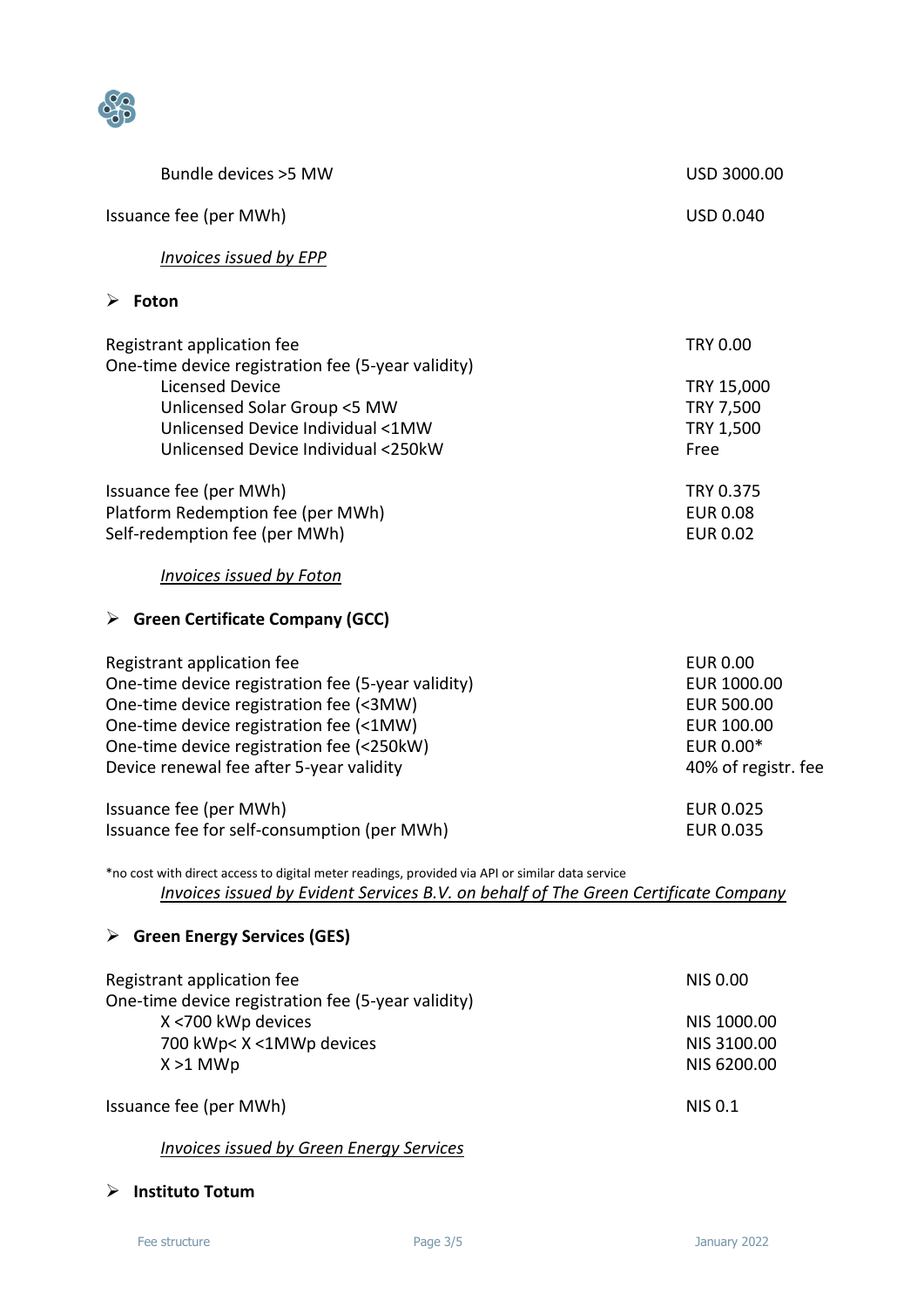

| Registrant application fee                           | <b>BRL 0.00</b>  |
|------------------------------------------------------|------------------|
| One-time device registration fee (5-year validity) & |                  |
| Renewal fee (after 5 years and more 5-year validity) |                  |
| Single devices                                       | BRL 7020.00      |
| Bundle <5 MW                                         | BRL 7020.00      |
| Issuance fee (per MWh)                               | <b>BRL 0.184</b> |
| Issuance fee (per MWh) self-consumption              | <b>BRL 0.29</b>  |

*In case of international payments made by companies located outside Brazil, additional transaction fees will apply. Totum Institute offers the following options for this: payment via paypal (with a rate of 7.4% per transaction) or payment via bank transfer (with a fee of \$ 50 per transaction).*

*Invoices issued by Instituto Totum.* 

#### <span id="page-3-0"></span>➢ **IRAM**

<span id="page-3-2"></span><span id="page-3-1"></span>

| Registrant application fee<br>One-time device registration fee (5-year validity)<br>Single device registration ≤5 MW<br>Single device registration >5 MW                 | <b>EUR 0.00</b>                                |
|--------------------------------------------------------------------------------------------------------------------------------------------------------------------------|------------------------------------------------|
|                                                                                                                                                                          | <b>EUR 500.00</b><br>EUR 1000.00               |
| Issuance fee (per MWh)                                                                                                                                                   | <b>EUR 0.025</b>                               |
| <b>Invoices issued by IRAM</b>                                                                                                                                           |                                                |
| $\triangleright$ Normex                                                                                                                                                  |                                                |
| Registration and accounting service charges<br>Production Device Registration (for one time and valid for five years)<br>Single device (< 5MW)<br>Single device (> 5 MW) | <b>EUR 0.00</b>                                |
|                                                                                                                                                                          | <b>EUR 500.00</b><br>EUR 1000.00               |
| Issuance fee (per MWh)                                                                                                                                                   | <b>EUR 0.025</b>                               |
| <b>Invoices issued by Normex</b>                                                                                                                                         |                                                |
| $\triangleright$ Santiago Climate Exchange (SCX)                                                                                                                         |                                                |
| Registrant application fee<br>One-time device registration fee (5-year validity) &<br>Renewal fee (5-year validity)                                                      | <b>EUR 0.00</b>                                |
| Single devices <1MW<br>Single devices ≥1MW & <3MW<br>Single devices ≥3MW                                                                                                 | <b>EUR 300.00</b><br>EUR 500.00<br>EUR 1000.00 |
| Issuance fee (per MWh)                                                                                                                                                   | <b>EUR 0.025</b>                               |